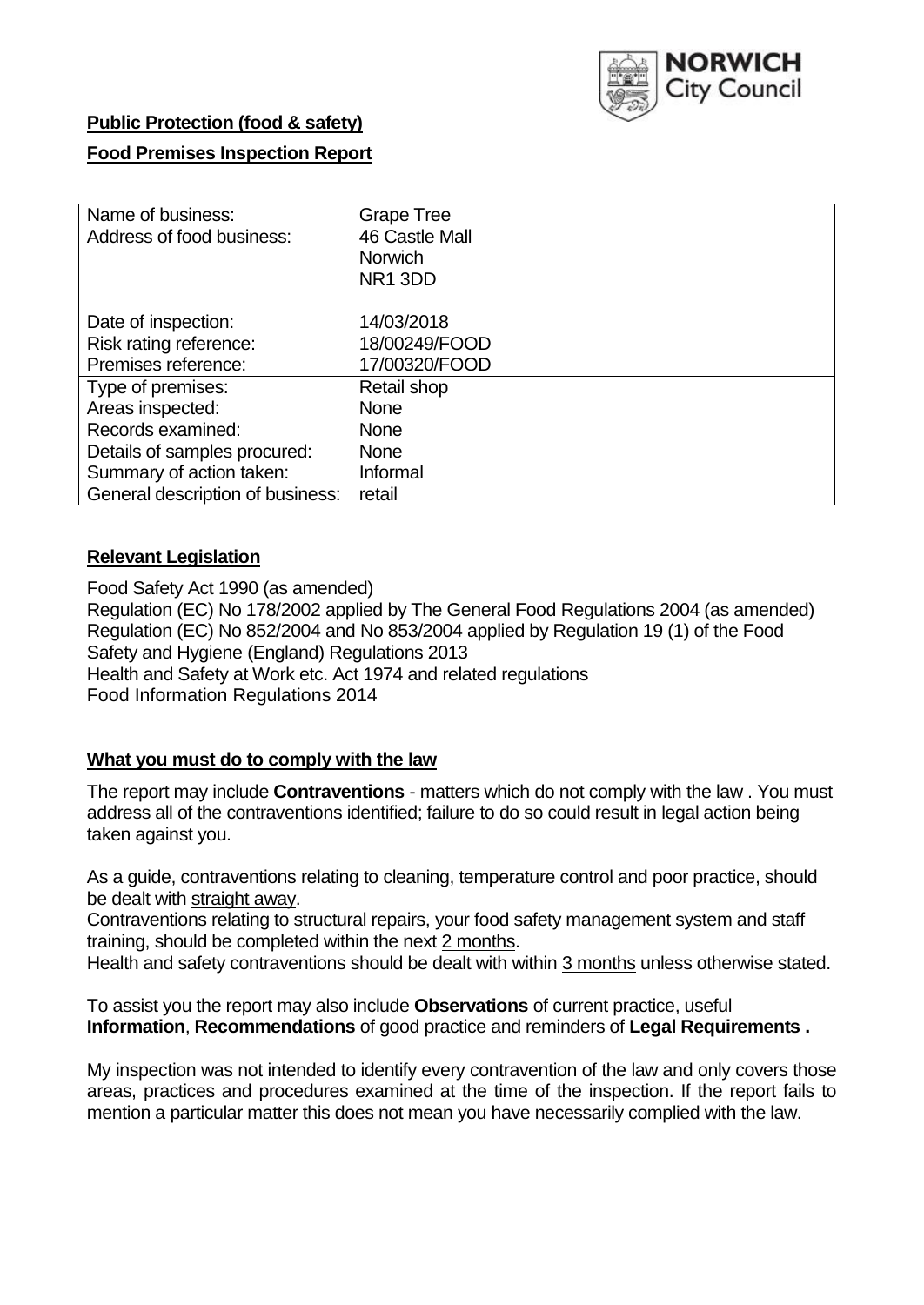# **FOOD SAFETY**

### **How we calculate your Food Hygiene Rating:**

The food safety section has been divided into the three areas which you are scored against for the hygiene rating: 1. food hygiene and safety procedures, 2. structural requirements and 3. confidence in management/control procedures. Each section begins with a summary of what was observed and the score you have been given. Details of how these scores combine to produce your overall food hygiene rating are shown in the table.

| <b>Compliance Area</b>                     |          |    |           | <b>You Score</b> |                |    |           |    |                 |  |  |
|--------------------------------------------|----------|----|-----------|------------------|----------------|----|-----------|----|-----------------|--|--|
| Food Hygiene and Safety                    |          |    |           | $\Omega$         | 5              | 10 | 15        | 20 | 25              |  |  |
| <b>Structure and Cleaning</b>              |          |    |           | 0                | 5.             | 10 | 15        | 20 | 25              |  |  |
| Confidence in management & control systems |          |    |           | $\Omega$         | 5              | 10 | 15        | 20 | 30 <sup>°</sup> |  |  |
|                                            |          |    |           |                  |                |    |           |    |                 |  |  |
| <b>Your Total score</b>                    | $0 - 15$ | 20 | $25 - 30$ |                  | $35 - 40$      |    | $45 - 50$ |    | > 50            |  |  |
| <b>Your Worst score</b>                    | 5        | 10 | 10        |                  | 15             |    | 20        |    | $\sim$          |  |  |
|                                            |          |    |           |                  |                |    |           |    |                 |  |  |
| <b>Your Rating is</b>                      | 5        |    | 3         |                  | $\overline{2}$ |    |           |    | $\Omega$        |  |  |

Your Food Hygiene Rating is 5 - a very good standard

# **1. Food Hygiene and Safety**

Food hygiene standards are high. You demonstrated a very good standard of compliance with legal requirements. You have safe food handling practices and procedures and all the necessary control measures to prevent cross-contamination are in place. Some minor contraventions require your attention. **(Score 5)**

000006

### Contamination risks

**Contravention** The following exposed food to the general risk of cross-contamination with bacteria or allergens or its physical contamination with dirt or foreign objects: the door to the toilet in the store room had been left open

### **2. Structure and Cleaning**

The structure facilities and standard of cleaning and maintenance are all excellent and you demonstrated full compliance with the law. There is evidence of effective pest control and procedures are in place to rectify any problems as they arise. There is good provision for waste disposal. **(Score 0)**